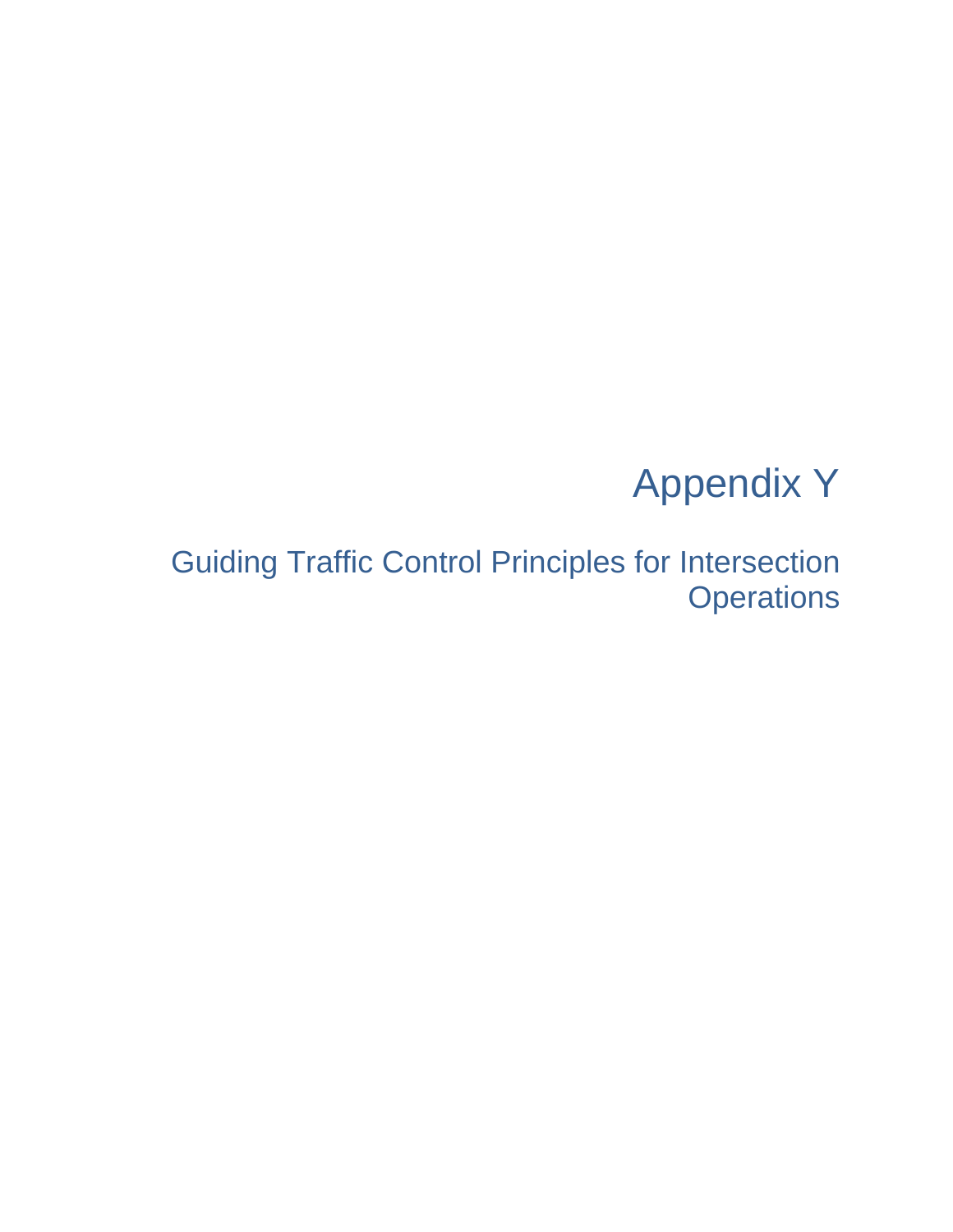#### **47.1 Guiding Traffic Control Principles for Intersection Operations** July 16, 2013

Light rail transit infrastructure will impact how intersections (signalized or not) operate. The following operational guidelines are to be used so that intersections operate consistently, meet driver expectations and minimize collisions involving light rail transit vehicles. Impacted intersections will include signalized and unsignalized intersections, commercial accesses and private driveways. All intersections regardless of type will accommodate both centre running and curb-side running (and potentially boulevard running) light rail transit envelopes. The following guiding principles shall be used consistently to maintain effective and safe operation at intersections that accommodate light rail transit operation. For the illustrative purposes of this guideline, the rail envelope in all cases (centre-running and curbside running) has been shown as a unidirectional track however there may be cases where bidirectional track is provided. In general centre-running track is typically bi-directional and curbside running track is unidirectional relative to direction of general traffic. If bidirectional track has been provided on curbside or boulevard running tracks, special consideration will be required to fully protect left-turn movements for the direction otherwise not normally protected with unidirectional light-rail transit ways.

#### General Principles (See diagrams below)

- 1. Unless restricted by one of the following principles, all turns may operate permissively.
- 2. With dual-center running LRT and *no* left-turn lanes on the main street, no left-turns will be permitted from the main street (Time-of-day restrictions coinciding with LRT hours of operation may be considered).
- 3. With dual-center running LRT and *with* left-turn lanes on main street, left-turns may be permitted from the main street using fully protected left-turn operation.
- 4. With center-running LRT, side street movements will generally operate under normal rules of the road according to the control in place with no special restrictions (unless collision countermeasure intervention is justified)
- 5. With LRT making a turn/transition through an intersection, the intersection shall be signalized and the LRT will be **provided an exclusive all-red** phase. Non-conflicting movements may be permitted with phase overlaps during exclusive LRT all-red phase.
- 6. If a turn is permissive, actuated turning restrictions will be provided for any turn crossing a track where an LRV may approach the vehicle *from behind* at all intersections and major driveways.
- 7. If a turn is permissive, restrictions may be provided (by way or turn prohibition or fully-protected  $LT$  phasing) should a collision problem become apparent for any turn crossing a track where an LRV approaches the vehicle *from the opposing direction* at all intersections and major driveways.
- 8. With curbside or boulevard running LRT, actuated "no right-turn" and/or "no left-turn" restrictions may be used on the side street approach adjacent to the side running track at all intersections and major driveways where sight lines impact visibility of LRT vehicles or where a collision problem arises involving right-turning and or left-turning vehicles/LRV.
- 9. With side (curb or boulevard) running LRT, turn restrictions may be provided should a collision problem become apparent for turns at minor driveways.
- 10. During emergency / unusual circumstances when LRT vehicle is required to run in non-typical reverse direction, traffic control signals will operate exclusive all-red phase operation to facilitate reverse LRV movement and to prevent collisions with vehicular movements. LRT vehicles will have to operate at a predefined lower speed when negotiating unsignalized intersections.

#### **CENTRE RUNNING LIGHT RAIL TRANSIT WAYS**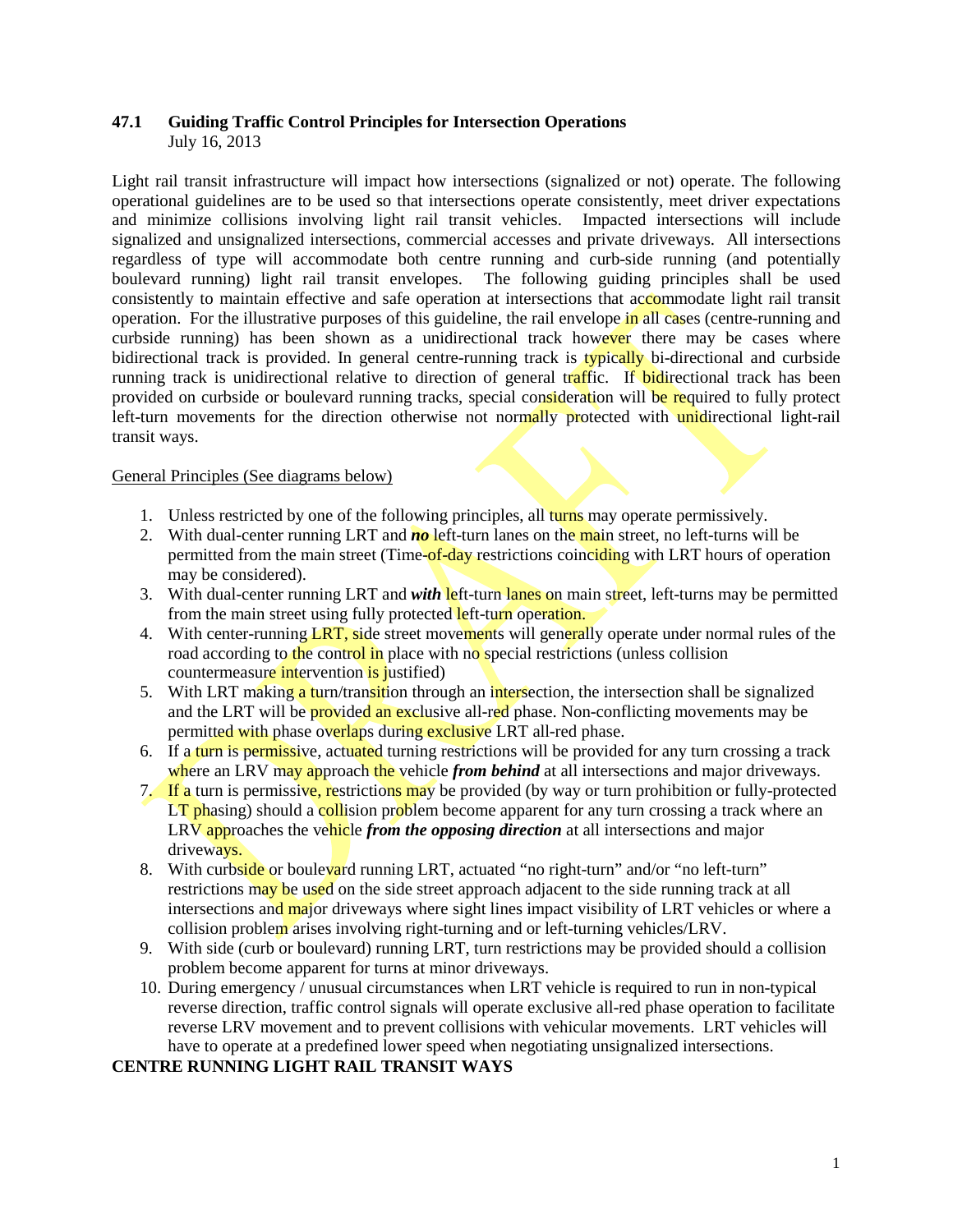Signalized Intersection with no Exclusive Left-turn Lanes (Potential times prohibiting left-turn operation coinciding with LRT hours of operation to be considered)



Signalized Intersection with Exclusive Left-turn Lanes (Fully-protected Left-turn Operation)



Unsignalized Intersection (self regulating right-in / right-out operation)



Transition at Signalized Intersection With Left-turn Lanes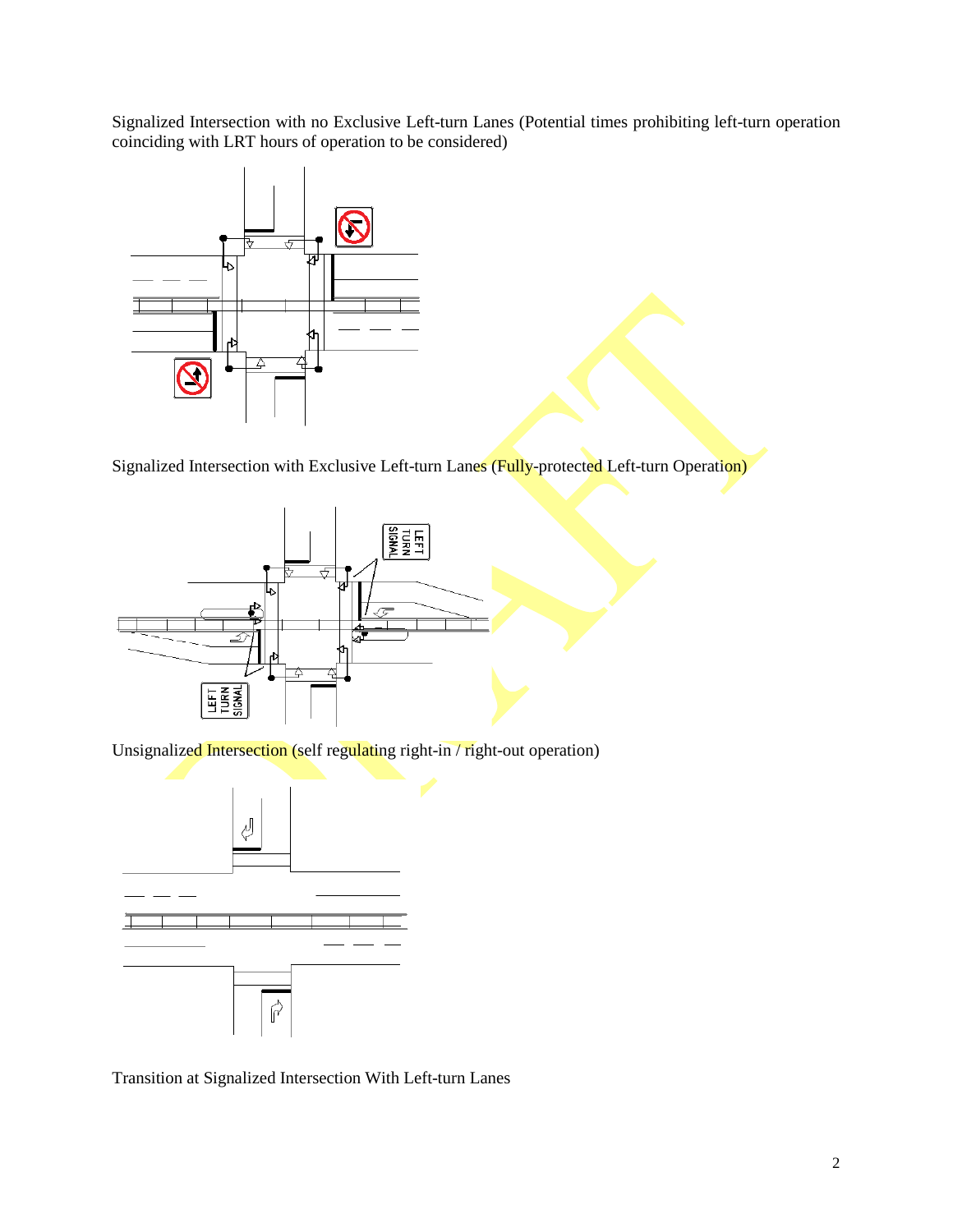

Transition at Signalized Intersection Without Left-turn Lane



**CURBSIDE RUNNING LIGHT RAIL TRANSIT WAYS (typically unidirectional track)**



Signalized Intersection Without Left-turn or Right-turn Lanes

Signalized Intersection with Left-turn Lanes and No Right-turn Lanes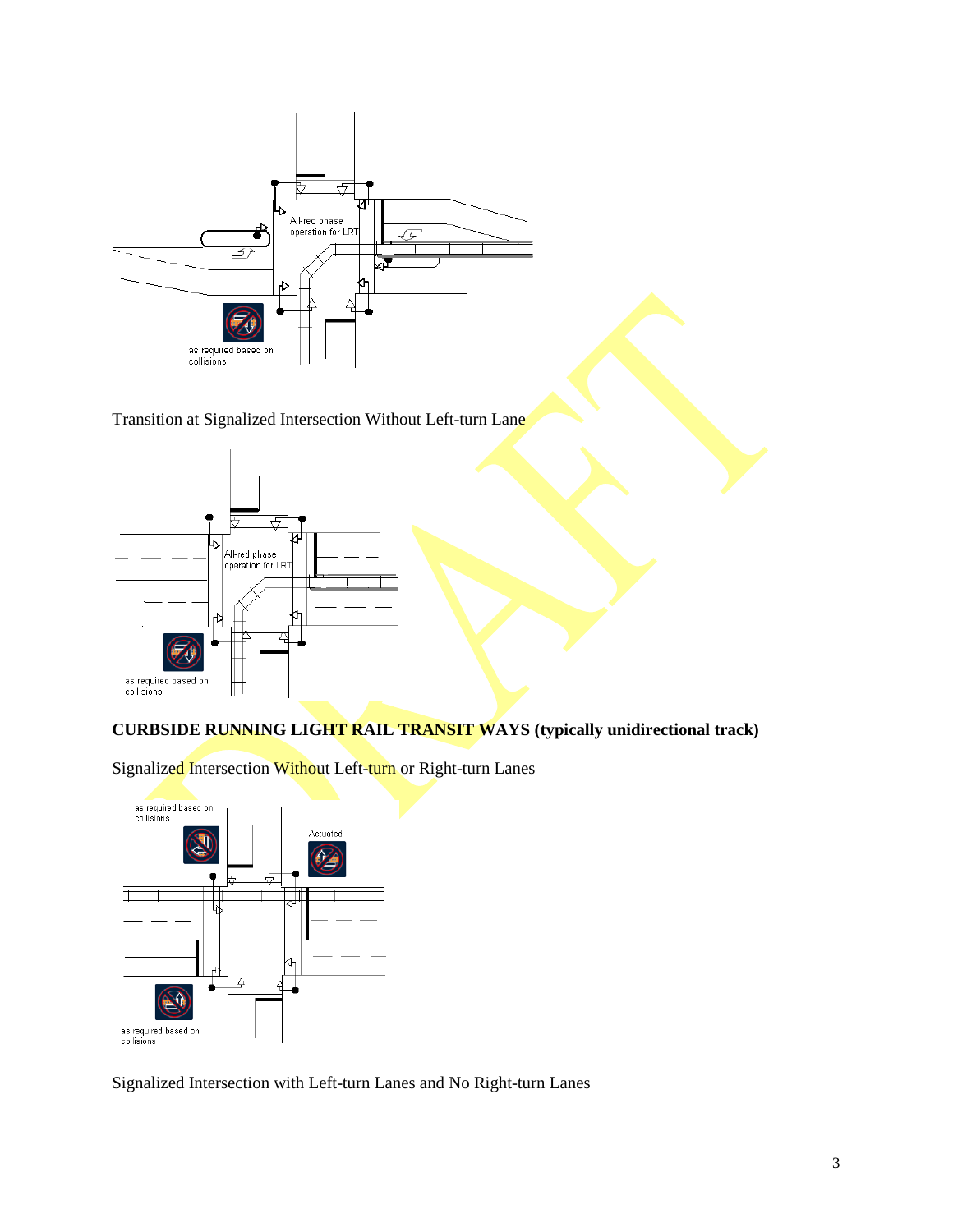

## Signalized Intersection with Right-turn Lane



## Unsignalized Intersection with No Left or Right-turn Lanes



Unsignalized Intersection with Right-turn Lane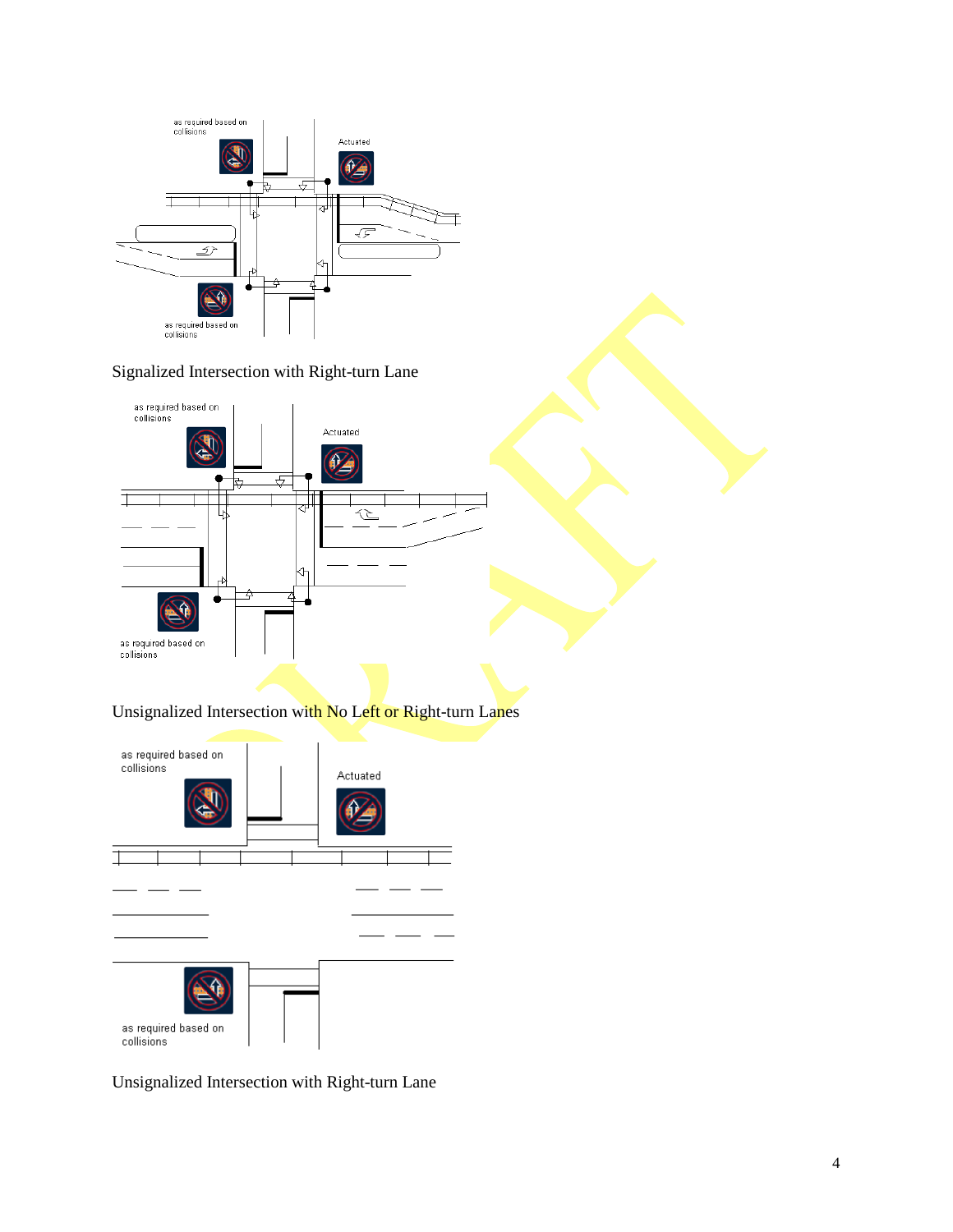

# Unsignalized Private Driveway / Access



## Major Commercial Unsignalized Private Driveway / Access



Transition at Signalized Intersection with and without Left-turn Lanes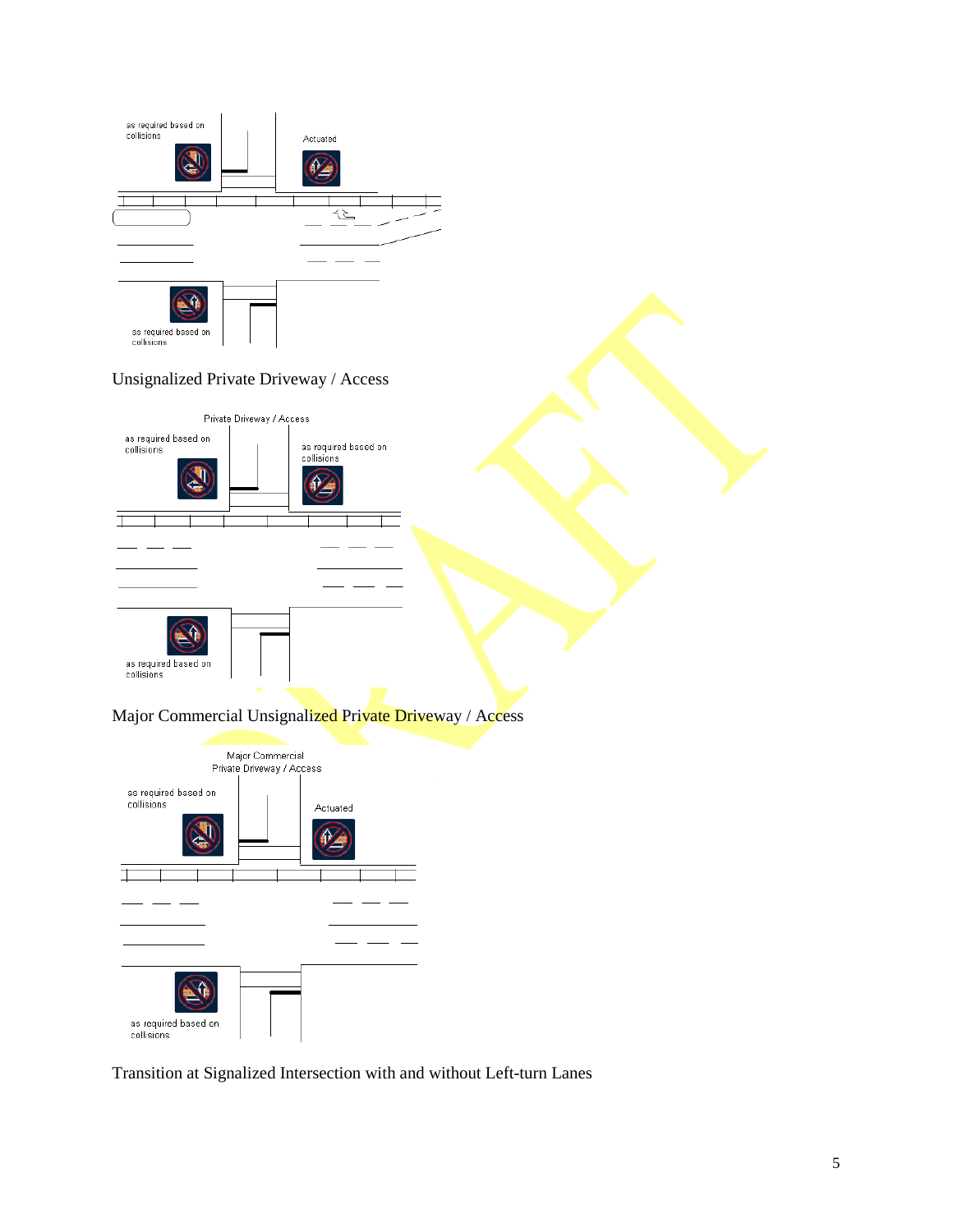

## **BOUELVARD RUNNING LIGHT RAIL TRANSIT WAYS**

Unsignalized Intersection with or without Left or Right-turn Lanes



Unsignalized with or without Left and Right-turn Lanes



Signalized Intersection with or without Left-turn Lanes